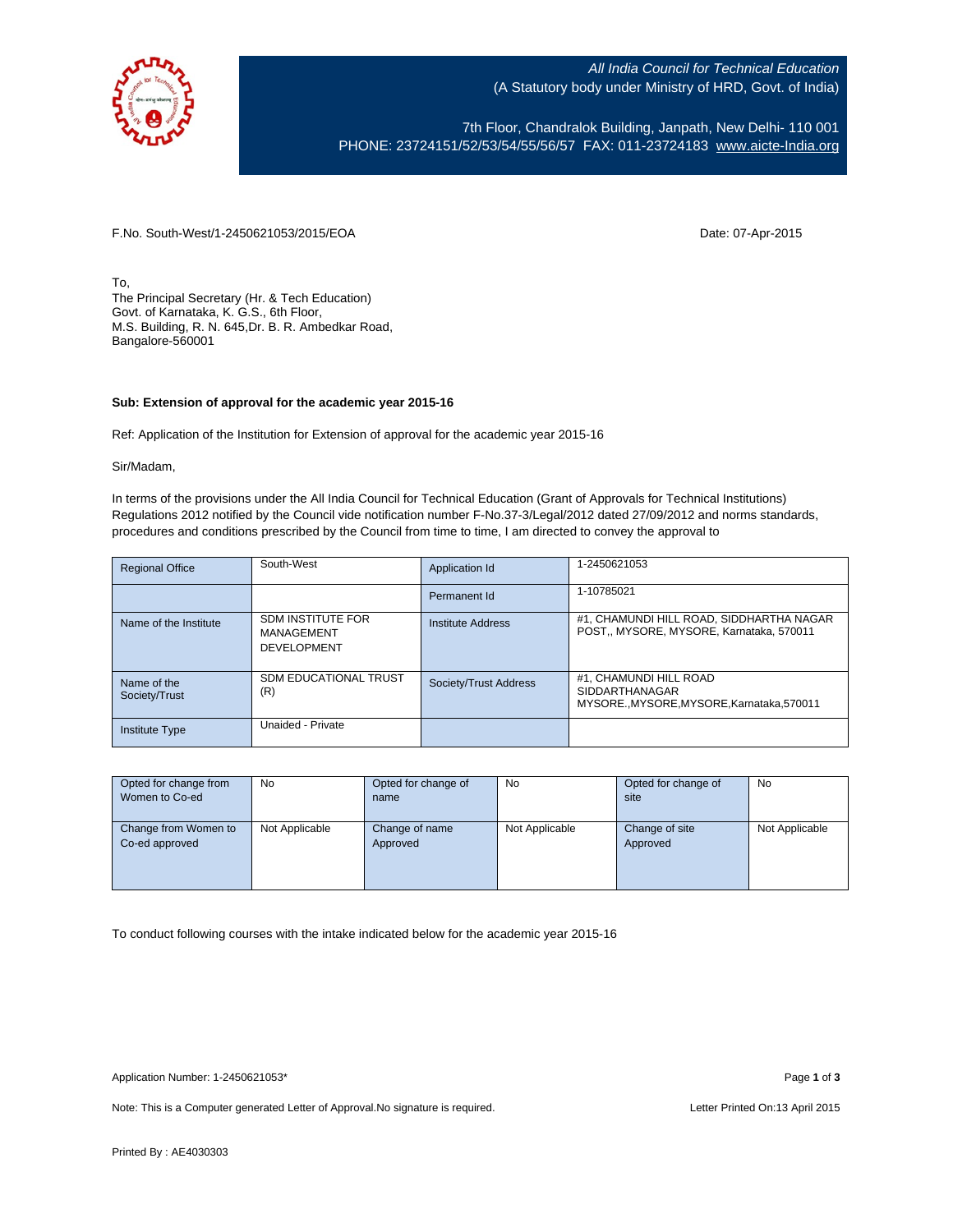## All India Council for Technical Education (A Statutory body under Ministry of HRD, Govt. of India)



7th Floor, Chandralok Building, Janpath, New Delhi- 110 001 PHONE: 23724151/52/53/54/55/56/57 FAX: 011-23724183 [www.aicte-India.org](http://www.aicte-india.org/)

| Application Id: 1-2450621053<br>Program | Shift        | Level                                         | Course                                                  | Time<br>七<br>Full/Par      | <b>Affiliating Body</b> | S<br>$2014 - 1$<br>Intake | $\overline{5}$<br>59<br>Approve<br>Intake<br>$\frac{6}{2}$<br>$\overline{5}$ | status<br>Approval<br>$\overline{g}$ | status<br>Approval<br>$\frac{1}{2}$ | ollaboration<br>status<br>Ö<br>ಸ<br>Foreign<br><b>Approva</b> |
|-----------------------------------------|--------------|-----------------------------------------------|---------------------------------------------------------|----------------------------|-------------------------|---------------------------|------------------------------------------------------------------------------|--------------------------------------|-------------------------------------|---------------------------------------------------------------|
| <b>MANAGEMEN</b><br>п                   | 1st<br>Shift | <b>POST</b><br>GRADUA<br>TE<br><b>DIPLOMA</b> | <b>POST GRADUATE</b><br>DIPLOMA IN<br><b>MANAGEMENT</b> | <b>FULL</b><br><b>TIME</b> | None                    | 180                       | 180                                                                          | <b>NA</b>                            | <b>NA</b>                           | <b>NA</b>                                                     |

Note: Validity of the course details may be verified at www.aicte-india.org>departments>approvals

The above mentioned approval is subject to the condition that SDM INSTITUTE FOR MANAGEMENT DEVELOPMENT shall follow and adhere to the Regulations, guidelines and directions issued by AICTE from time to time and the undertaking / affidavit given by the institution along with the application submitted by the institution on portal.

In case of any differences in content in this Computer generated Extension of Approval Letter, the content/information as approved by the Executive Council / General Council as available on the record of AICTE shall be final and binding.

Strict compliance of Anti-Ragging Regulation:- Approval is subject to strict compliance of provisions made in AICTE Regulation notified vide F. No. 37-3/Legal/AICTE/2009 dated July 1, 2009 for Prevention and Prohibition of Ragging in Technical Institutions. In case Institution fails to take adequate steps to Prevent Ragging or fails to act in accordance with AICTE Regulation or fails to punish perpetrators or incidents of Ragging, it will be liable to take any action as defined under clause 9(4) of the said Regulation.

> **Dr. Avinash S Pant Actg Chairman, AICTE**

Copy to:

- **1. The Regional Officer,** All India Council for Technical Education Health Centre Building Bangalore University Campus Bangalore - 560 009, Karnataka
- **2. The Director Of Technical Education,** Karnataka
- **3. The Registrar,** None

Application Number: 1-2450621053\* Page **2** of **3**

Note: This is a Computer generated Letter of Approval.No signature is required. Letter According the state of the Letter Printed On:13 April 2015